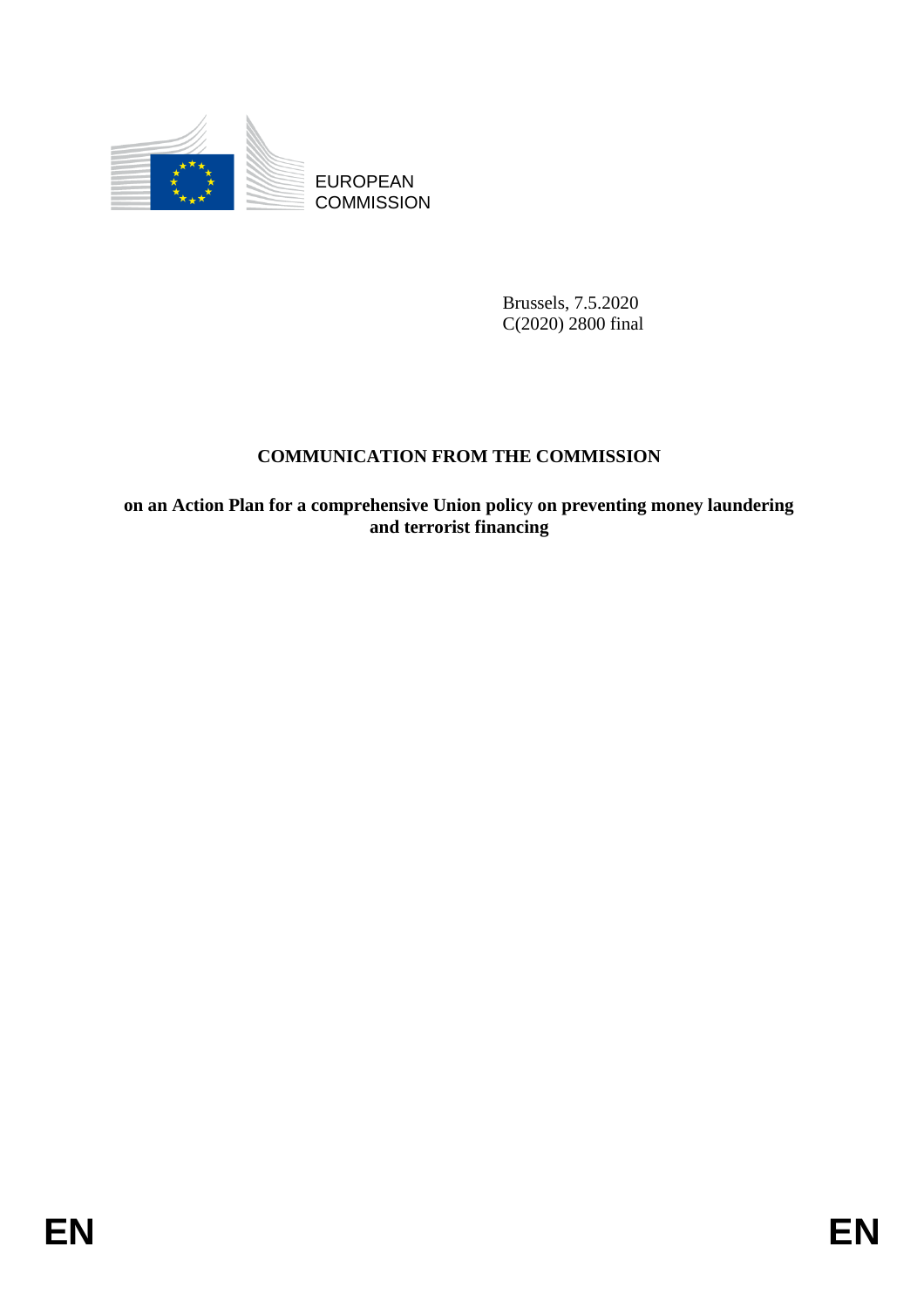#### **COMMUNICATION FROM THE COMMISSION**

### **on an Action Plan for a comprehensive Union policy on preventing money laundering and terrorist financing**

#### *I. INTRODUCTION*

 $\overline{a}$ 

The Commission is strongly committed to the fight against money laundering and terrorist financing both within the EU and globally. There should be zero tolerance for illicit money within the European Union. The recent increase in criminal activities in the context of the COVID-19 pandemic<sup>1</sup> is a reminder that criminals will exploit all possible avenues to pursue their illicit activities to the detriment of society. The EU needs to be equally determined in ensuring that they do not benefit from the proceeds of these crimes.

Over thirty years, the EU has developed a solid regulatory framework for preventing and combatting money laundering and terrorist financing, substantiated by case law of the EU Court of Justice<sup>2</sup>. EU rules are far-reaching and go beyond the international standards adopted by the Financial Action Task Force  $(FATF)^3$ . The scope of the undertakings and professions subject to these rules has expanded steadily.

Recent developments in legislation have aimed to strengthen the EU anti-money laundering and countering the financing of terrorism (AML/CFT) framework. These include amendments to the  $4<sup>th</sup>$  Anti-Money Laundering Directive (4AMLD) introduced by the  $5<sup>th</sup>$ Anti-Money Laundering Directive  $(5AMLD)^4$ , an upgraded mandate for the European Banking Authority<sup>5</sup>, new provisions that will apply to cash controls<sup>6</sup> starting from June 2021,

<sup>&</sup>lt;sup>1</sup> Europol, "Pandemic profiteering: how criminals exploit the COVID-19 crisis", March 2020. The European Banking Authority also reminded credit and financial institutions of the importance of effective systems and controls and asked competent authorities to support them in this regard. See "EBA statement on actions to mitigate financial crime risks in the COVID-19 pandemic".

<sup>&</sup>lt;sup>2</sup> The Court recognised that the objective of fighting money laundering is linked to protecting public order and can justify a restriction to the fundamental freedoms guaranteed by the Treaty, including the free movement of capital. Restrictions must be proportionate (see Jyske Bank Gibraltar, C 212/11 and Lhu Zeng, C- 190/17).

<sup>&</sup>lt;sup>3</sup> The FATF is an inter-governmental body that sets standards and promotes effective implementation of measures to fight money laundering and terrorist financing. The Commission, 14 EU Member States and 2 EFTA-EEA States are FATF members, whereas 13 Member States are members of Moneyval, a regional organisation.

<sup>&</sup>lt;sup>4</sup> Directive (EU) 2018/843 of the European Parliament and of the Council of 30 May 2018 amending Directive (EU) 2015/849 on the prevention of the use of the financial system for the purposes of money laundering or terrorist financing, and amending Directives 2009/138/EC and 2013/36/EU (Text with EEA relevance), OJ L 156, 19.6.2018, p. 43–74.

<sup>&</sup>lt;sup>5</sup> Regulation (EU) 2019/2175 of the European Parliament and of the Council of 18 December 2019 amending Regulation (EU) No 1093/2010 establishing a European Supervisory Authority (European Banking Authority), Regulation (EU) No 1094/2010 establishing a European Supervisory Authority (European Insurance and Occupational Pensions Authority), Regulation (EU) No 1095/2010 establishing a European Supervisory Authority (European Securities and Markets Authority), Regulation (EU) No 600/2014 on markets in financial instruments, Regulation (EU) 2016/1011 on indices used as benchmarks in financial instruments and financial contracts or to measure the performance of investment funds, and Regulation (EU) 2015/847 on information accompanying transfers of funds (Text with EEA relevance) (Text with EEA relevance), OJ L 334, 27.12.2019, p. 1–145.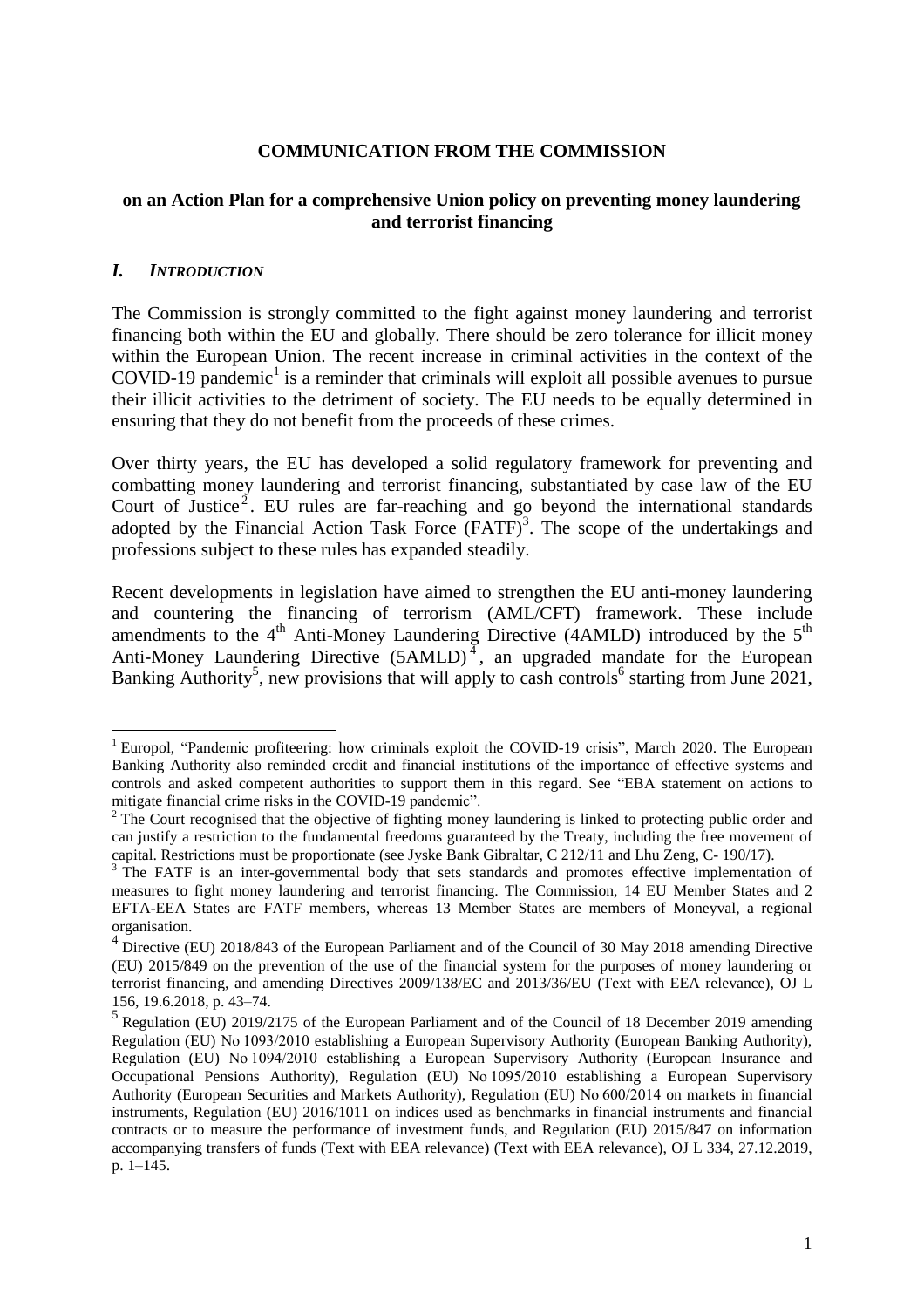amendments to the Capital Requirements Directive  $(CRDV)^7$ , new rules on access to financial information by law enforcement authorities  $\delta$  and a harmonised definition of offences and sanctions related to money laundering<sup>9</sup>.

In addition, the EU established a new comprehensive whistle-blower protection regime, to be transposed by December 2021<sup>10</sup>, which complements existing rules on whistle-blower protection in the 4AMLD. The new regime will strengthen the ability of national and EU authorities to prevent, detect and address breaches to, amongst other, anti-money laundering and countering the financing of terrorism rules.

Nevertheless, there is growing consensus that the framework needs to be significantly improved. Major divergences in the way it is applied and serious weaknesses in the enforcement of the rules need to be addressed.

In its Communication *Towards better implementation of the EU's anti-money laundering and countering the financing of terrorism framework*<sup>11</sup> and accompanying reports of July 2019, the Commission set out the measures needed to ensure a comprehensive EU policy on preventing money laundering and countering the financing of terrorism (AML/CFT). These include better implementation of existing rules, a more detailed and harmonised rulebook, high-quality and consistent supervision, including by conferring specific supervisory tasks to an EU body, interconnection of centralised bank account registries and a stronger mechanism to coordinate and support the work of the Financial Intelligence Units (FIUs).

This view is supported by the European Parliament and the Council. In its resolution of 19 September 2019<sup>12</sup>, the European Parliament called for more impetus to be given to initiatives that could reinforce AML/CFT actions at EU level and for speedy transposition of EU rules by Member States. On 5 December 2019, the Economic and Financial Affairs Council adopted conclusions on strategic priorities for  $AML/CFT<sup>13</sup>$ , inviting the Commission to explore actions that could enhance the existing framework.

<sup>6</sup> Regulation (EU) 2018/1672 of the European Parliament and of the Council of 23 October 2018 on controls on cash entering or leaving the Union and repealing Regulation (EC) No 1889/2005, OJ L 284, 12.11.2018, p. 6–21

<sup>&</sup>lt;sup>7</sup> Directive (EU) 2019/878 of the European Parliament and of the Council of 20 May 2019 amending Directive 2013/36/EU as regards exempted entities, financial holding companies, mixed financial holding companies, remuneration, supervisory measures and powers and capital conservation measures (Text with EEA relevance), OJ L 150, 7.6.2019, p. 253–295.

<sup>&</sup>lt;sup>8</sup> Directive (EU) 2019/1153 of the European Parliament and of the Council of 20 June 2019 laying down rules facilitating the use of financial and other information for the prevention, detection, investigation or prosecution

of certain criminal offences, and repealing Council Decision 2000/642/JHA, OJ L 186, 11.7.2019, p. 122–137.<br><sup>9</sup> Directive (EU) 2018/1673 of the European Parliament and of the Council of 23 October 2018 on combating money laundering by criminal law, OJ L 284, 12.11.2018, p. 22–30.

<sup>&</sup>lt;sup>10</sup> Directive (EU) 2019/1937 of the European Parliament and of the Council of 23 October 2019 on the protection of persons who report breaches of Union law, OJ L 305, 26.11.2019, p. 17–56

 $11$  COM(2019) 360 final.

<sup>&</sup>lt;sup>12</sup> European Parliament resolution of 19 September 2019 on the state of implementation of the Union's antimoney laundering legislation (2019/2820(RSP))

<sup>&</sup>lt;sup>13</sup> Council Conclusions of 5 December 2019 on strategic priorities on anti-money laundering and countering the financing of terrorism (14823/19)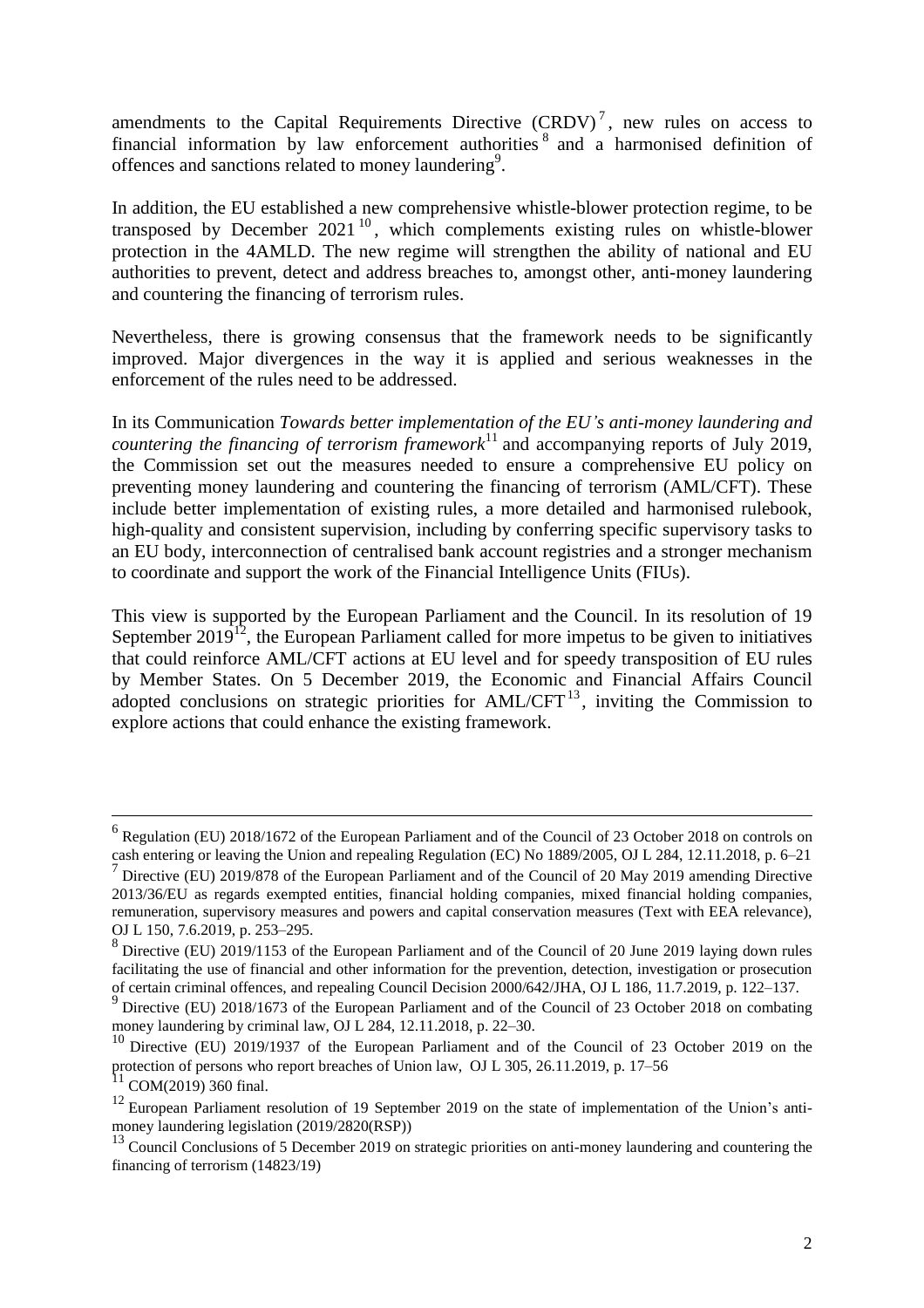The Commission intends to implement a comprehensive AML/CFT policy, adapted to the specific threats, risks and vulnerabilities currently facing the  $EU<sup>14</sup>$  and designed in a manner that can evolve efficiently while taking into account innovation. A stronger AML/CFT framework will further promote the integrity of the EU financial system, which is necessary to complete the implementation of the Banking Union and the Economic and Monetary Union.

Subject to an impact assessment, including of impacts on fundamental rights, an integrated EU AML/CFT system should be put in place. Building on the example of the reforms introduced in the field of prudential banking regulation and supervision, the system should rest on a harmonised rulebook and an EU-level supervisor that works in close cooperation with national competent authorities, with a view to ensuring high-quality and consistent supervision across the Single Market. This should be coupled with the establishment of an EU support and coordination mechanism for FIUs, which enhances their effectiveness, and with the interconnection of the national centralised bank account registries, which will speed up cross-border access by law enforcement authorities and FIUs to bank account information.

This action plan outlines how the Commission intends to deliver on these objectives, building on six pillars:

- Ensuring the effective implementation of the existing EU AML/CFT framework;
- Establishing an EU single rule book on AML/CFT;
- Bringing about EU level AML/CFT supervision;
- Establishing a support and cooperation mechanism for FIUs;
- Enforcing Union-level criminal law provisions and information exchange;
- Strengthening the international dimension of the EU AML/CFT framework.

### *II. ENSURING THE EFFECTIVE IMPLEMENTATION OF THE EXISTING EU AML/CFT FRAMEWORK*

The first priority is to ensure that EU AML/CFT rules are rigorously and effectively implemented by Member States, competent authorities and obliged entities. This requires action on several fronts.

#### *Ensuring effective transposition and implementation of the AMLD*

In relation to the transposition of the 4AMLD, the Commission launched infringement proceedings against all Member States for failure to fully transpose the Directive. Several Member States responded to such infringements by adopting new laws, leading to the closure of the relevant infringement proceedings. Infringements against other Member States are still ongoing. A study assessing the effective application of the 4AMLD in the Member States will be completed by mid-2021 and will feed into the Report that the Commission has to present on the effective application of the  $4AMLD<sup>15</sup>$ .

In relation to the transposition of the 5AMLD, which was due by 10 January 2020, the Commission has already launched a number of infringement proceedings against those

<sup>&</sup>lt;sup>14</sup> As highlighted in the most recent Union supra-national risk assessment, the Commission report on the assessment of the risk of money laundering and terrorist financing affecting the internal market and relating to cross-border activities, COM(2019) 370 final.

 $15$  Art.65(1) 4AMLD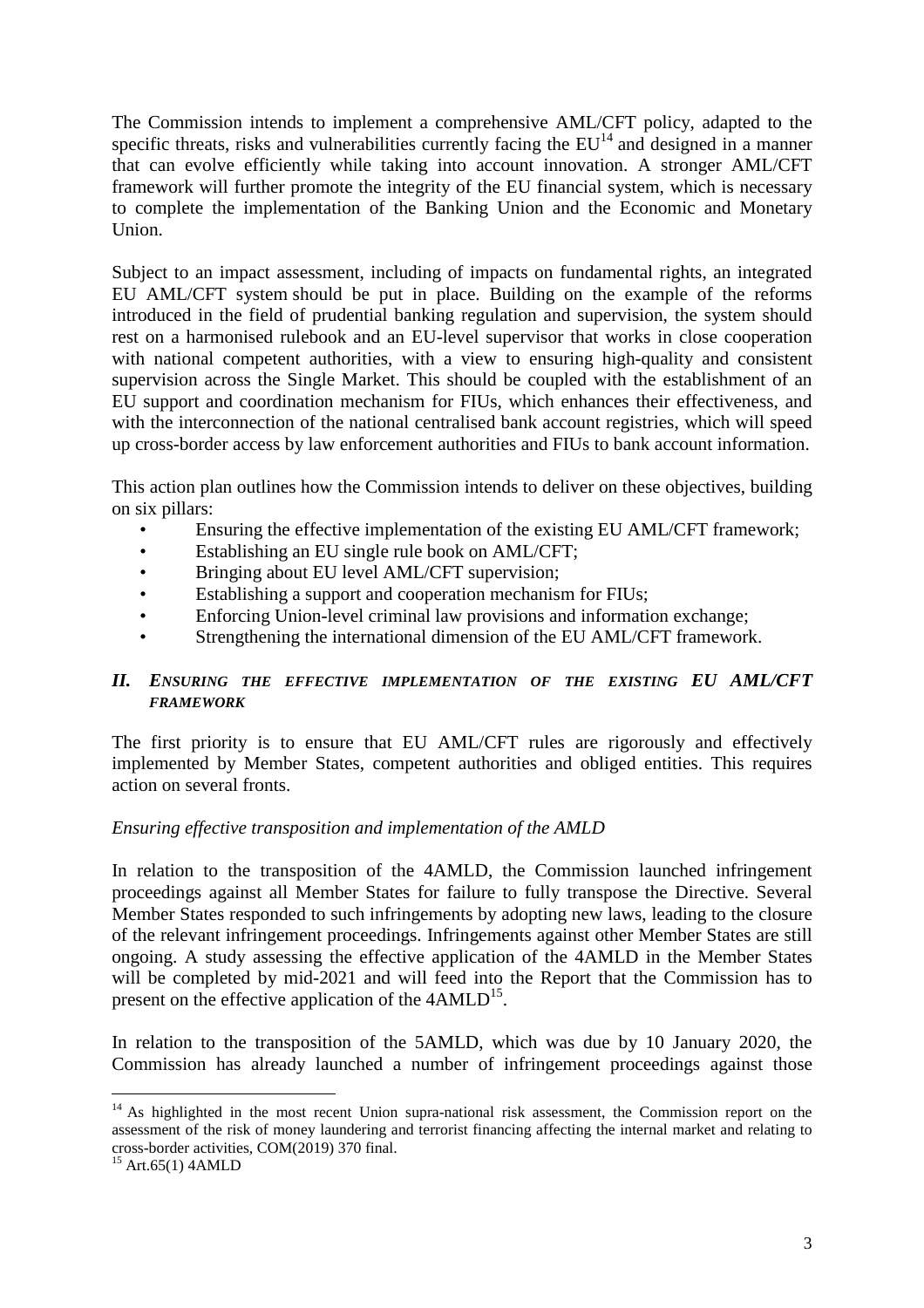Member States that failed to notify any transposing measures. The Commission will closely monitor the setting up of the central bank account mechanisms and the beneficial ownership registers by Member States in order to ensure that they are populated with high-quality data.

Work on interconnecting the beneficial ownership registers has already started and the interconnection will be operational in 2021. The Commission will also issue the  $3<sup>rd</sup>$ Supranational Risk Assessment (SNRA) in 2021 in order to inform the risk-based approach.

# *Monitoring the capacity of Member States to prevent and fight money laundering and terrorist financing*

Money laundering is detrimental not only to the stability of the EU financial system, but also to the economy, to good governance and to investor confidence. Under the European Semester cycle, the Commission analyses how AML/CFT rules are applied in practice in the Member States, which results in AML/CFT-related country specific recommendations adopted by the Council. The Commission furthermore provides technical support to Member States in implementing these necessary reforms in order to close some of the most important loopholes in the EU AML/CFT system through its Structural Reform Support Programme. These include insufficient staffing in the competent authorities, shortcomings in the application of the risk-based approach, and mitigating risks from the misuses of shell companies, golden visas and citizenship schemes.

# *The European Banking Authority (EBA)*

The mandate of the EBA has recently been strengthened through Regulation (EU)  $2019/2175^{16}$ , which entrusted the EBA with the responsibility to lead, coordinate and monitor AML/CFT efforts of all EU financial services providers and competent authorities. The EBA is also empowered to establish an EU-wide AML/CFT database of risks and supervisory actions, performing risk assessments on competent authorities and, when required, asking authorities to investigate and consider taking action in relation to individual financial institutions. The Commission expects the EBA to make full use of its strengthened powers, particularly in relation to investigating whether a national supervisor has breached Union law in carrying out its tasks. The EBA has already started carrying out implementation reviews and published a first report in February  $2020^{17}$ . This report points to a number of challenges and finds that "competent authorities' approaches to the AML/CFT supervision of banks were not always effective".

As set out in Section IV, establishing an EU-level supervisor will increase compliance with the rules. This will ensure that adequate action is taken in order to prevent money laundering from occurring in the first place and that, when this cannot be achieved, effective sanctions are imposed. The new EU-level supervisor will be designed in such a manner that ensures it has the necessary AML/CFT competences, investigative capacity and powers, and decision making structure to implement rules more effectively and act in a preventive way whenever suspicions arise to ensure effective application of the single rulebook. The Commission is of the view that on-site inspections to assess the effectiveness of the AML/CFT framework in Member States will be critical to bring about high-quality standards across the Union.

<sup>&</sup>lt;sup>16</sup> See footnote 5.

<sup>&</sup>lt;sup>17</sup> EBA report on competent authorities' approaches to the anti-money laundering and countering the financing of terrorism supervision of banks, EBA/Rep/2020/06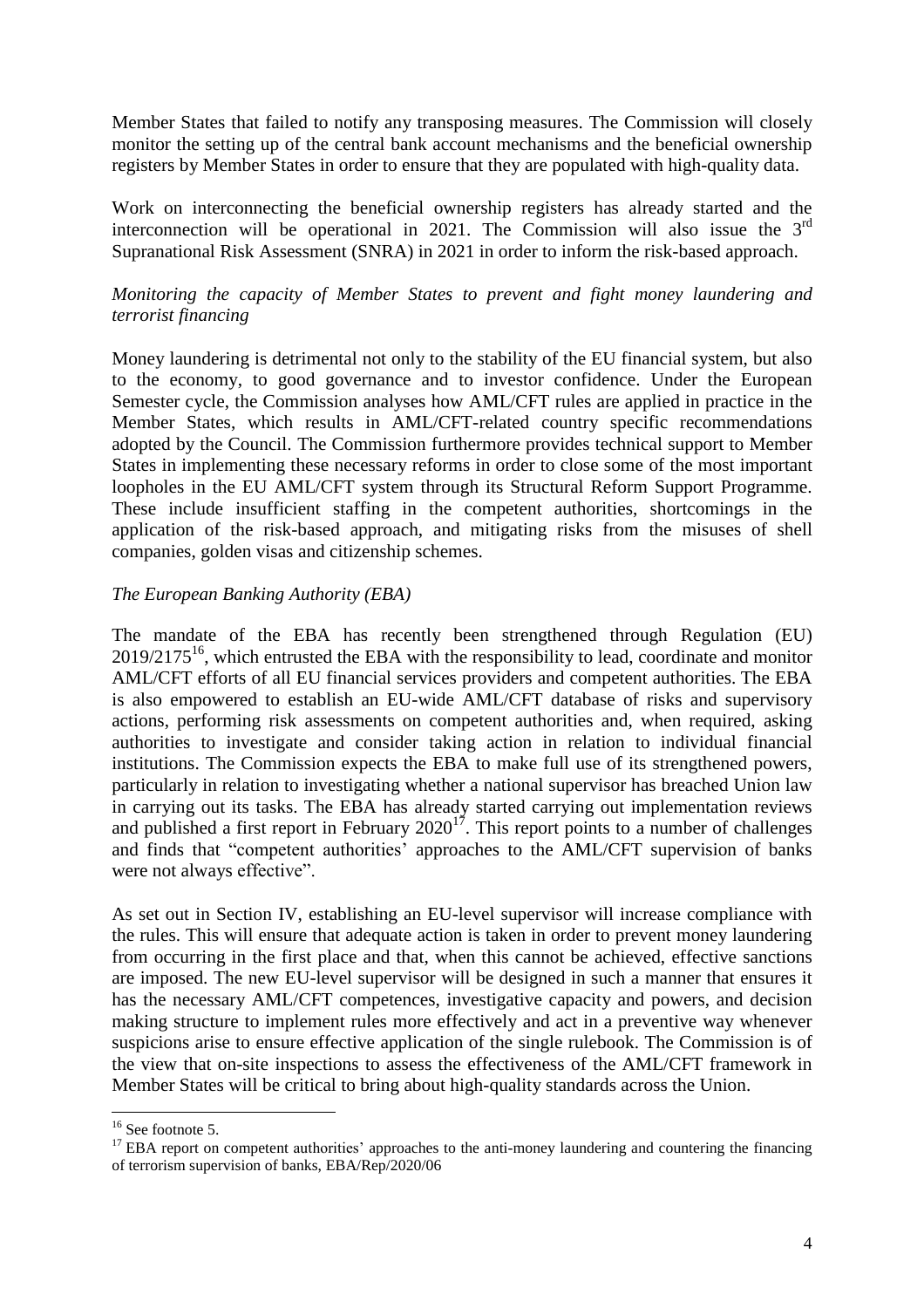The Commission will continue to ensure complete and correct transposition of AML/CFT rules and will propose country-specific recommendations on AML/CFT in Q2 2020.

### *III. DELIVERING A REINFORCED RULEBOOK*

 $\overline{a}$ 

The EU legal framework is far-reaching. It has progressively expanded the scope of so-called obliged entities <sup>18</sup> and the list of predicate crimes, put greater emphasis on beneficial ownership and the risk-based approach and largely removed obstacles to communication and cooperation between relevant authorities. This framework provides Member States with a comprehensive regulatory environment to combat money laundering and terrorism financing.

However, the current approach to EU legislation has resulted in diverging implementation of the framework across Member States and, partly, in the setting of additional requirements that go beyond those implied by EU law. Examples of such measures are the identification of additional obliged entities like crowdfunding platforms or diamond dealers, the granting of powers to FIUs to freeze assets and the introduction of limitations to payments in cash<sup>19</sup>. The consequence is a fragmented legislative landscape across the EU, creating additional costs and burdens for those providing cross-border services or causing regulatory shopping, with businesses registering where rules are more relaxed.

The lack of detail in the applicable rules and on the division of responsibilities with regard to cross-border issues results in differing interpretations of the Directive across Member States. Inadequate cooperation among competent authorities (FIUs, supervisors, law enforcement and customs and tax authorities), both domestically and across borders, creates potential loopholes that can be exploited by criminals. The European Supervisory Authorities have further noted<sup>20</sup> that divergences in regulatory approach to supervision and in the application of the risk-based approach undermine the provision of cross-border services and increase costs for undertakings, while also undermining the smooth functioning of the EU AML/CFT framework. This issue is particularly relevant in the area of FinTech, and the EBA has recommended that the Commission harmonise the requirements that should apply to these firms<sup>21</sup>, when they pose money laundering / terrorism financing risks.

EU AML/CFT legislation needs to become more granular, more precise and less subject to diverging implementations. Certain additional requirements imposed by Member States when transposing AML Directives might however contribute to a stronger AML/CFT framework and could be integrated into the future EU rulebook. To limit divergences in the interpretation and application of the rules, certain parts of the AMLD should be turned into directly applicable provisions set out in a Regulation. At a minimum, this should include the provisions laying down the list of obliged entities, customer due diligence requirements,

<sup>&</sup>lt;sup>18</sup> In addition to the financial sector, legal professionals and accountants, the EU framework also applies to estate agents, gambling services, persons trading in goods, providers engaged in exchange services between virtual currencies and fiat currencies, custodian wallet providers, persons trading in works of art.

<sup>&</sup>lt;sup>19</sup> Report from the Commission to the European Parliament and the Council on restrictions on payments in cash, COM(2018) 483 final. Further targeted assessment of this matter will be explored in the course of 2021*.*

 $^{20}$  ESAs Joint Opinion of the European Supervisory Authorities on the risks of money laundering and terrorist financing affecting the European Union's financial sector, 4 October 2019

 $21$  EBA Report on potential impediments to the cross-border provision of banking and payment services, 29 October 2019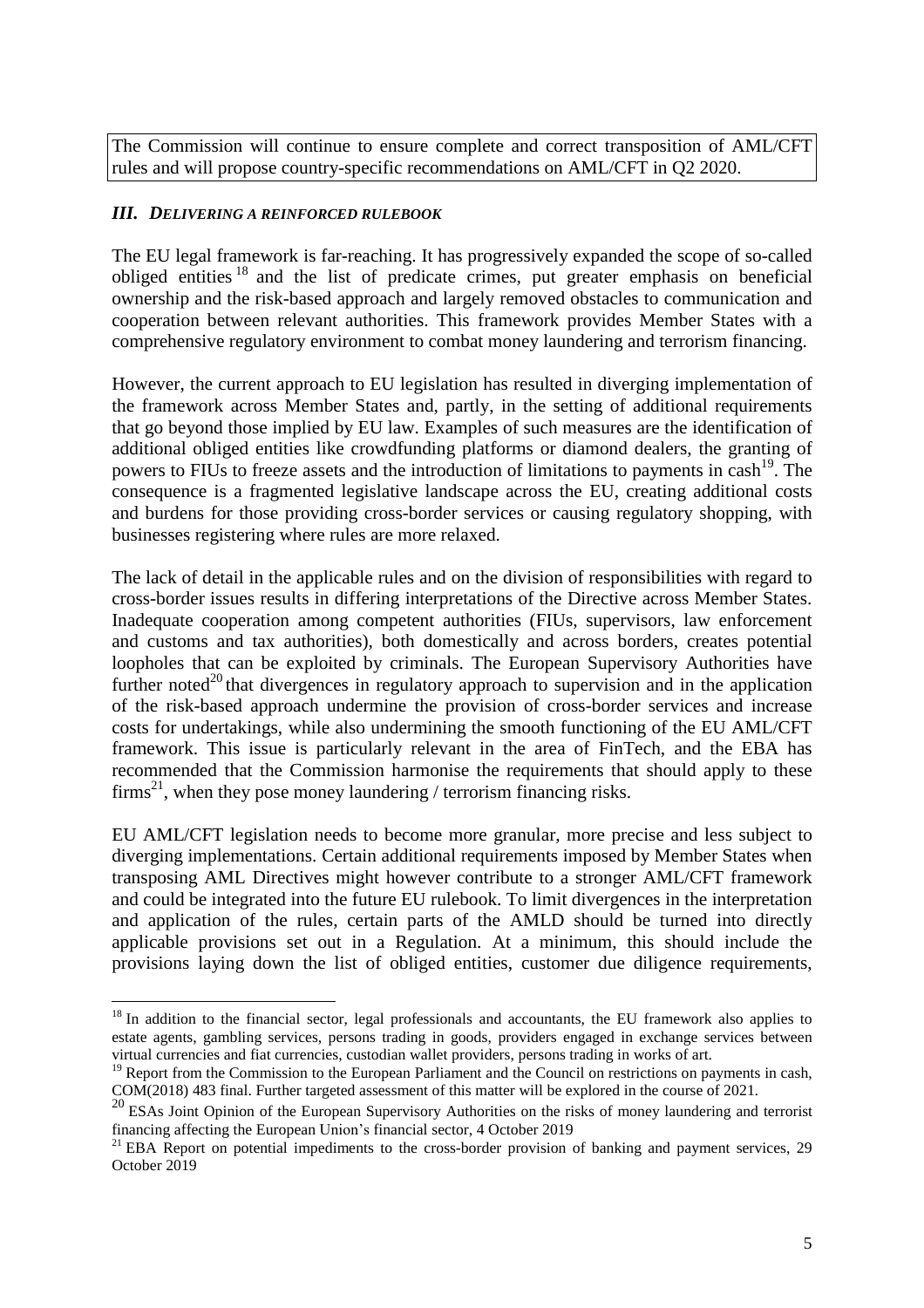internal controls, reporting obligations, as well as the provisions on beneficial ownership registers and central bank account mechanisms. A more harmonised approach to the identification of politically exposed persons should also be considered. Particular attention should be paid to the effectiveness of the system by providing more details regarding the structure and tasks of supervision in respect of all obliged entities and the tasks of FIUs (see next sections). An integrated EU AML/CFT system will also need a sufficiently detailed rulebook to facilitate direct supervision.

In addition, in respect of specific rules, further harmonisation could be achieved by means of empowerments to adopt more detailed rules through delegated or implementing acts to adapt to evolving situations.

The scope of EU legislation needs to be expanded to address the implications of technological innovation and developments in international standards. Work at international level suggests a need to expand the scope of sectors or entities covered by AML/CFT rules and to assess how they should apply to virtual assets service providers not covered so  $far<sup>22</sup>$ . Other measures might include facilitating the use of digital identification for remote customer identification and verification of customer identity as well as to establish business relationships remotely, or introducing a ceiling for large cash payments. In addition, an EUwide interconnection of central bank account mechanisms is necessary to speed up access by law enforcement authorities and FIUs to financial information and facilitate cross-border cooperation.

Given the increase in cyber-related financial crime and fraud in particular, provisions could be considered that facilitate administrative freezing for FIUs and that oblige financial institutions to follow up and execute recall requests. Further risks arise from investor citizenship and residence schemes. Due consideration will have to be given to how these risks can be mitigated. Consideration should also be given to risky sectors identified through the SNRA exercise.

While working on introducing such new measures, it will be important to keep additional financial and administrative burdens for Member States and obliged entities to a minimum, and to follow a risk-based approach.

Faced with increased penalties for AML/CFT shortcomings, obliged entities have looked for ways to reinforce compliance, from allocating extra resources and setting up extensive remediation programs, to radically reviewing their business models, to exiting some products, clients or markets, including correspondent banking. This might create unintended consequences to the provision of financial services and to the financing of the economy. Technological solutions, which might help to improve detection of suspicious transactions and activities, must be in line with international and EU standards on AML/CFT and conform to other EU rules, including on data protection and antitrust.

As the Union's AML/CFT rules do not intend to deny access to legitimate financial services, more clarity is needed on how AML/CFT rules link up with other legislation in the financial

<sup>&</sup>lt;sup>22</sup> The FATF defines virtual assets as digital representations of value that can be digitally traded, or transferred, and that can be used for payment or investment purposes. Virtual assets do not include digital representations of fiat currencies, securities and other financial assets already covered by its standards.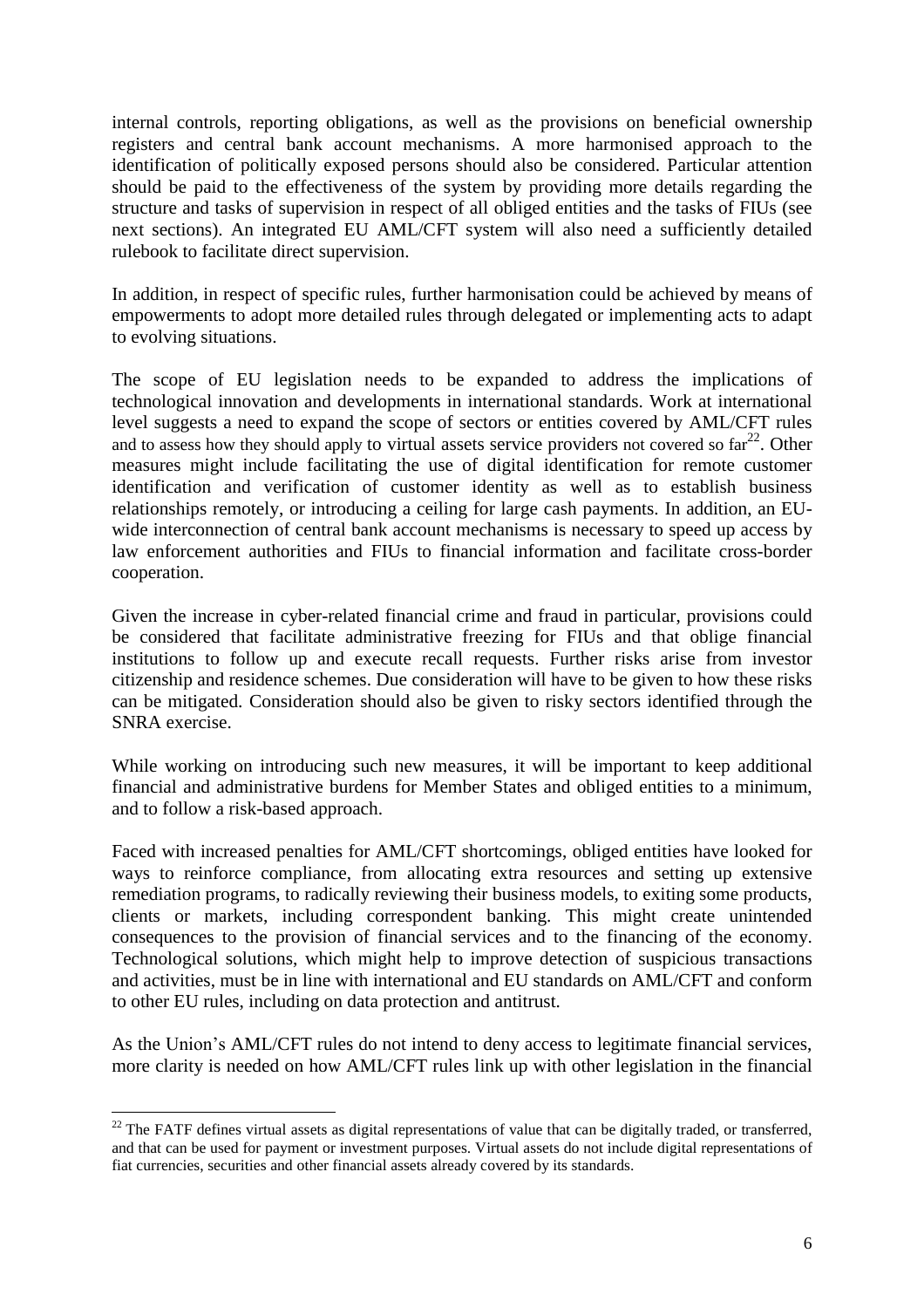sector<sup>23</sup>. Consideration should be given as to whether and in what circumstances money laundering or terrorism financing could lead to the declaration of failing or likely to fail and potentially trigger the resolution of a bank under the Bank Recovery and Resolution Directive<sup> $24$ </sup> or the winding up according to normal insolvency proceedings and the need to reimburse depositors. The Deposit Guarantee Schemes Directive<sup>25</sup> could benefit from clearer provisions in order to further reduce the risk that depositors suspected of money laundering or terrorism financing (ML/TF) activities are reimbursed in a pay-out by a deposit guarantee scheme (DGS), while also clarifying the roles of the DGSs and other relevant AML/CFT authorities. How to reconcile the obligation under the Payment Account Directive  $26$  to provide a basic account to any customer with the AML/CFT obligation to terminate the business relationship if obliged entities have suspicions about the customer or cannot obtain updated client information would also merit further consideration. Finally, a review will be needed to assess whether the categories of payment service providers currently covered by AML/CFT legislation are adequate.

The financial services frameworks could be further developed to ensure that prudential supervisors have concrete obligations to share information with their AML/CFT counterparts. The fit and proper tests required in financial services legislations should apply stricter AML/CFT conditions.

The obliged entities, when accessing information relevant for carrying out customer due diligence, and public authorities exchanging information between them, including outside the EU, must fully comply with the EU data protection legislation. For example, providing obliged entities with access to certain publicly owned registers might raise data protection concerns. The difficulty to ensure compliance with data protection and confidentiality was also mentioned in the context of exchange of information between competent authorities. These issues should be duly addressed.

The Commission will table legislative proposals in Q1 2021 to deliver a single rulebook in the field of AML/CFT, based on a thorough impact assessment.

#### *IV. BRINGING ABOUT EU-LEVEL AML/CFT SUPERVISION*

 $\overline{a}$ 

Supervision sits at the heart of an effective AML/CFT framework. The importance of adequate supervision was confirmed in the AML package of July 2019, where the analysis of several money laundering cases revealed significant shortcomings with respect to credit institutions' risk management and their surveillance by both AML/CFT and prudential supervisors. At the same time, recent alleged money laundering cases brought to light by investigative media outlets also point to flawed supervision of non-financial entities.

<sup>&</sup>lt;sup>23</sup> See also the announcement in the Commission Work Programme that the Commission will put forward a legislative framework on crypto-assets.

 $24$  Directive 2014/59/EU of the European Parliament and of the Council of 15 May 2014 establishing a framework for the recovery and resolution of credit institutions and investment firms (Text with EEA relevance) OJ L 173, 12.6.2014, p. 190–348

<sup>&</sup>lt;sup>25</sup> Directive 2014/49/EU of the European Parliament and of the Council of 16 April 2014 on deposit guarantee schemes (Text with EEA relevance), OJ L 173, 12.6.2014, p. 149–178

<sup>&</sup>lt;sup>26</sup> Directive 2014/92/EU of the European Parliament and of the Council of 23 July 2014 on the comparability of fees related to payment accounts, payment account switching and access to payment accounts with basic features (Text with EEA relevance), OJ L 257, 28.8.2014, p. 214–246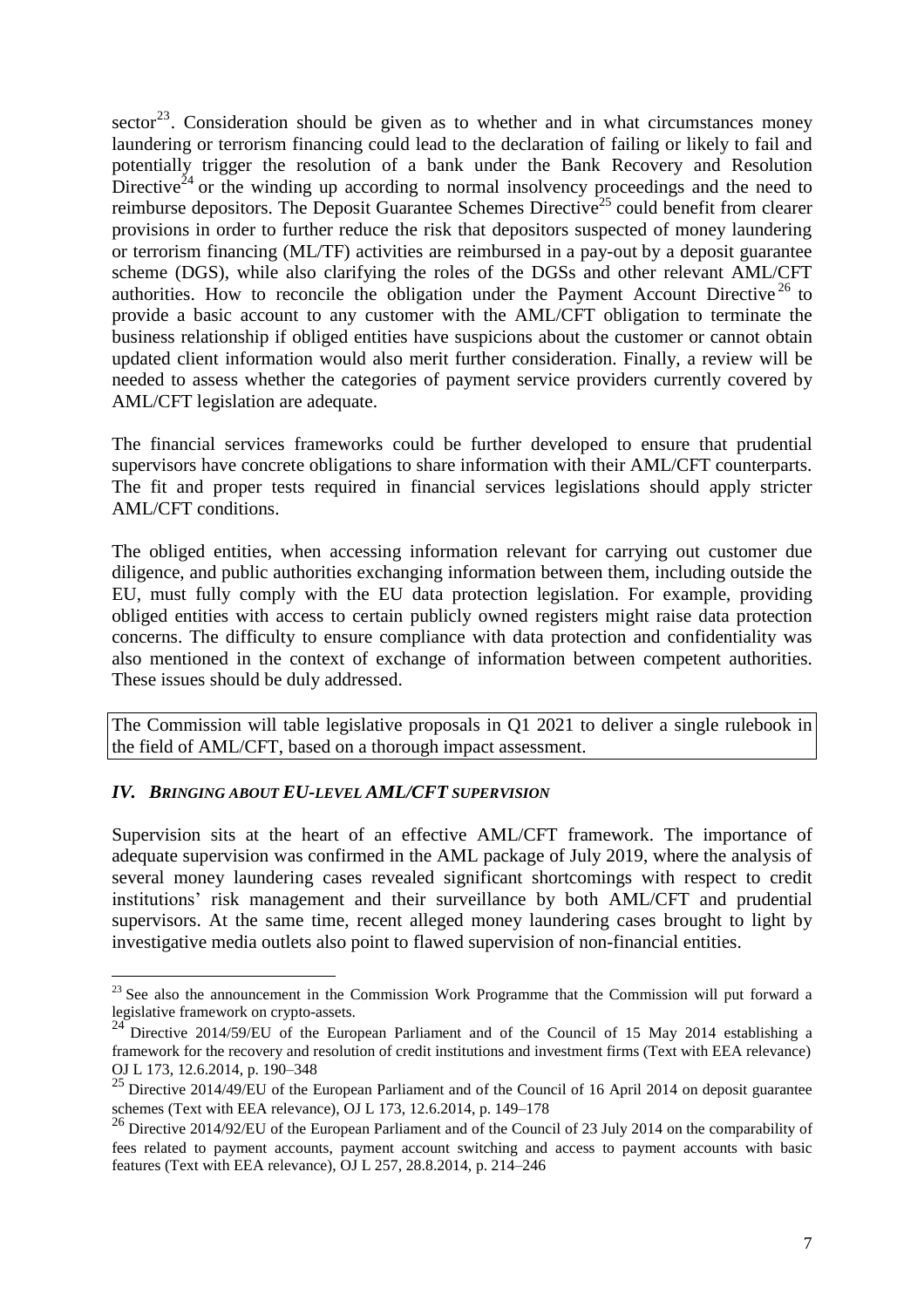These striking issues are the result of both the design of the supervisory framework and its implementation. AML/CFT supervision within the EU is currently Member State-based. Its quality and effectiveness are uneven across the EU, due to significant variations in human and financial resources, skills and priority devoted to this task. The Union does not have in place sufficiently effective arrangements to handle AML/CFT incidents involving crossborder aspects. The EU's AML/CFT framework is only as strong as its weakest link, and failings in one national competent authority create risks for the whole of the Single Market. The EU as a whole suffers financial, economic and reputational damage as a consequence.

The EU cannot afford to wait for more issues to arise before building an effective AML/CFT supervisory system that contributes to the smooth functioning of the Single Market and the Banking Union. High-quality AML/CFT supervision throughout the EU is imperative for restoring trust among its citizens and the wider international community.

There is a clear and evidenced need to have in place an integrated AML/CFT supervisory system at EU level that ensures consistent high-quality application of the AML/CFT rulebook throughout the EU and promotes efficient cooperation between all relevant competent authorities. While the sectors and issues at stake may widely differ, experiences from the establishment and functioning of existing EU-level mechanisms entrusted with centralised supervisory tasks, such as the Single Supervisory Mechanism, the Single Resolution Board and the European System of Financial Supervisors, can provide useful insights.

Creating an EU-level AML/CFT supervisory system to integrate and supplement the national ones will address supervisory fragmentation, ensure harmonised application of AML/CFT rules in the EU and their effective enforcement, offer support for on-the-spot supervisory activities and ensure a constant flow of information regarding ongoing measures and significant identified shortcomings. The national supervisors will continue to be a vital element of this system and will remain in charge of most day-to-day supervision. Establishing the EU core of this system is a priority, and its functions, competences and interaction with national supervisors will need to be clearly defined in a legislative proposal.

#### *The functions of the EU-level AML/CFT supervisor*

The EU-level AML/CFT supervisor will need to be entrusted with very clear powers to oversee and instruct national authorities to carry out different AML/CFT related tasks, and to enhance coordination with supervisors from outside the EU. A formalised process should define the interplay and respective powers of EU and national supervisors.

The need to ensure high-quality supervision in cross-border cases and to avoid weak links in the EU supervisory framework provide compelling reasons for an EU body to be entrusted with direct AML/CFT supervisory tasks over certain obliged entities for which it could have exclusive or joint responsibility. This implies the ability to review the internal policies, procedures and controls as well as their effective implementation by supervised entities, along with reviewing documentation on transactions and customers. The Union supervisor could be tasked, on its own or jointly with the national supervisor, with carrying out supervision of clearly defined obliged entities or types of activities for a given period of time, based on the degree of risk posed. The EU supervisor would bring added value by monitoring and assessing risks across the EU. Drawing inspiration from the set-up of EU bodies active in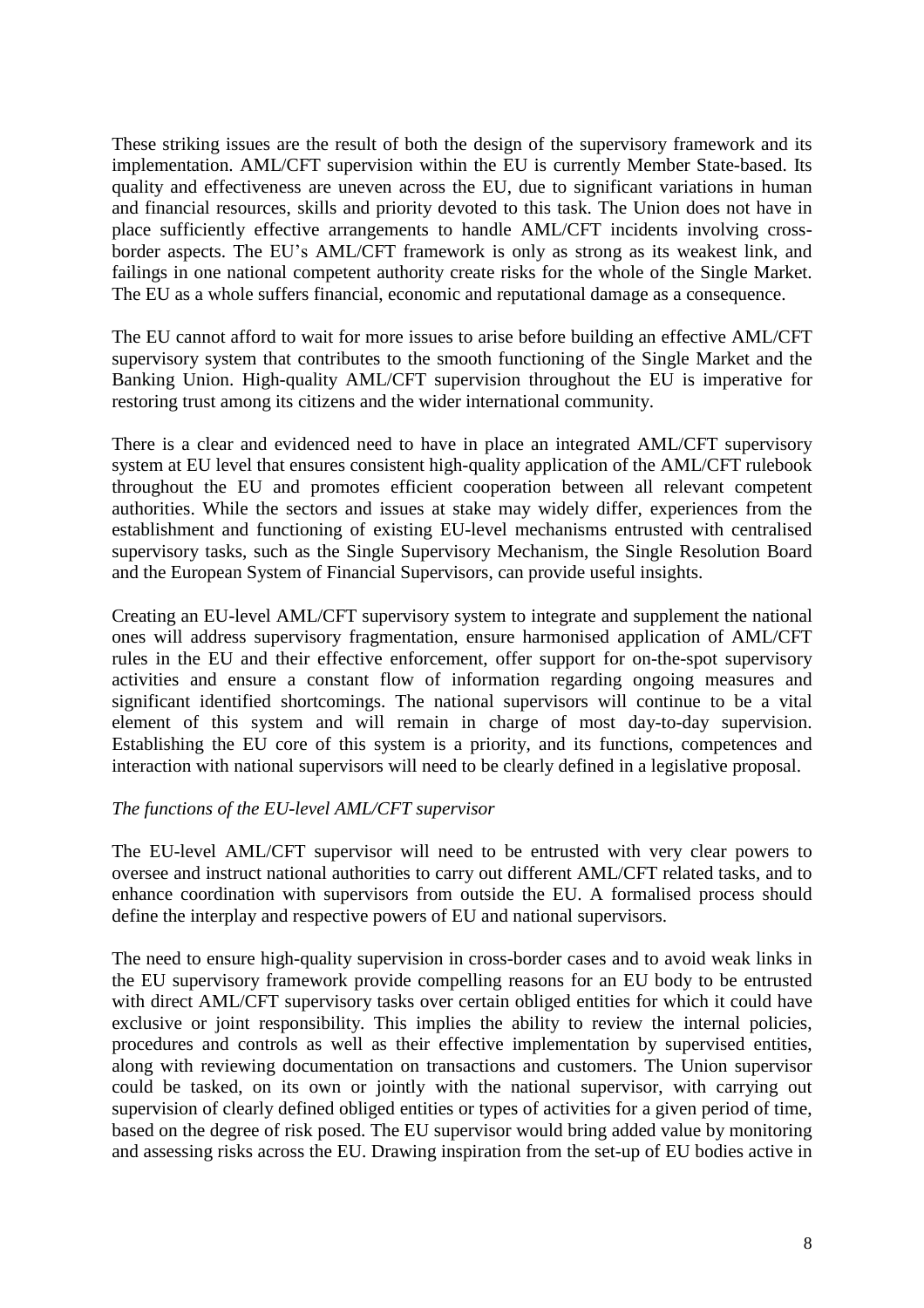other fields, EU supervision could be ensured by a mechanism featuring decisions taken at EU level and enforced by EU desks in the Member States.

Another option could be to combine direct supervisory powers for some types of obliged entities, to be carried out in coordination with Member States, with coordination and oversight powers for other entities. The Commission will propose a supervisory mechanism that accounts for the principles of proportionality and subsidiarity and complies with existing case law in relation to powers that may be conferred upon Union agencies. *Scope of EU-level supervision*

Money laundering risks occur both within and outside the financial sector and evolve over time and from one Member State to another. Bringing about more effective supervision would require the mandate of an EU AML/CFT supervisor to cover all risk areas from the outset, recognising the serious nature of risks facing all sectors. This would ensure that the EU supervisor has, from the outset, all necessary tools to harmonise practices across the EU and ensure high-level supervision across all sectors. Given the complexity of the tasks and the sheer number of obliged entities EU-wide, the AML/CFT supervisor may also be devised in an incremental way, allowing it, as it consolidates and proves its effectiveness, to cover all (financial and non-financial) sectors subject to AML/CFT obligations.

As an alternative, the EU supervisor could be directly in charge of the financial sector as part of an integrated system with national supervisor and be responsible for the indirect supervision of the non-financial sector. Indirect supervision of the non-financial sector would allow the EU body to step in, where deemed necessary to ensure high quality supervision of the non-financial sector across the Union.

Other options, implying a narrower scope, would entail the EU supervisor overseeing only financial institutions, which account for the largest part of all financial transactions. Centralising supervision in this sector could be achieved more easily given it is already regulated and supervised to a large extent. However, this option would leave weak links in the EU supervisory framework and fail to ensure an effective AML/CFT system.

In all cases, the risk-based approach to AML/CFT supervision, as enshrined in both Union law and international standards, requires the identification of ML/TF risk factors and allocating supervisory resources based on the outcomes of a dedicated risk assessment. The EU-level supervision must be designed to account for risk and further develop the expertise gained in this respect by national supervisors.

Finally, it could also be explored whether such supervisor should be entrusted with some competences to monitor and to support the implementation of asset freezes under EU restrictive measures (sanctions) across Member States. While the tasks and challenges at hand might differ in various dimensions between AML/CFT and restrictive measures, there are also some common challenges and synergies that are worth assessing.

# *Which EU body?*

The task of ensuring EU-level supervision may either be granted to an existing EU agency, namely the EBA, or to a new, dedicated body.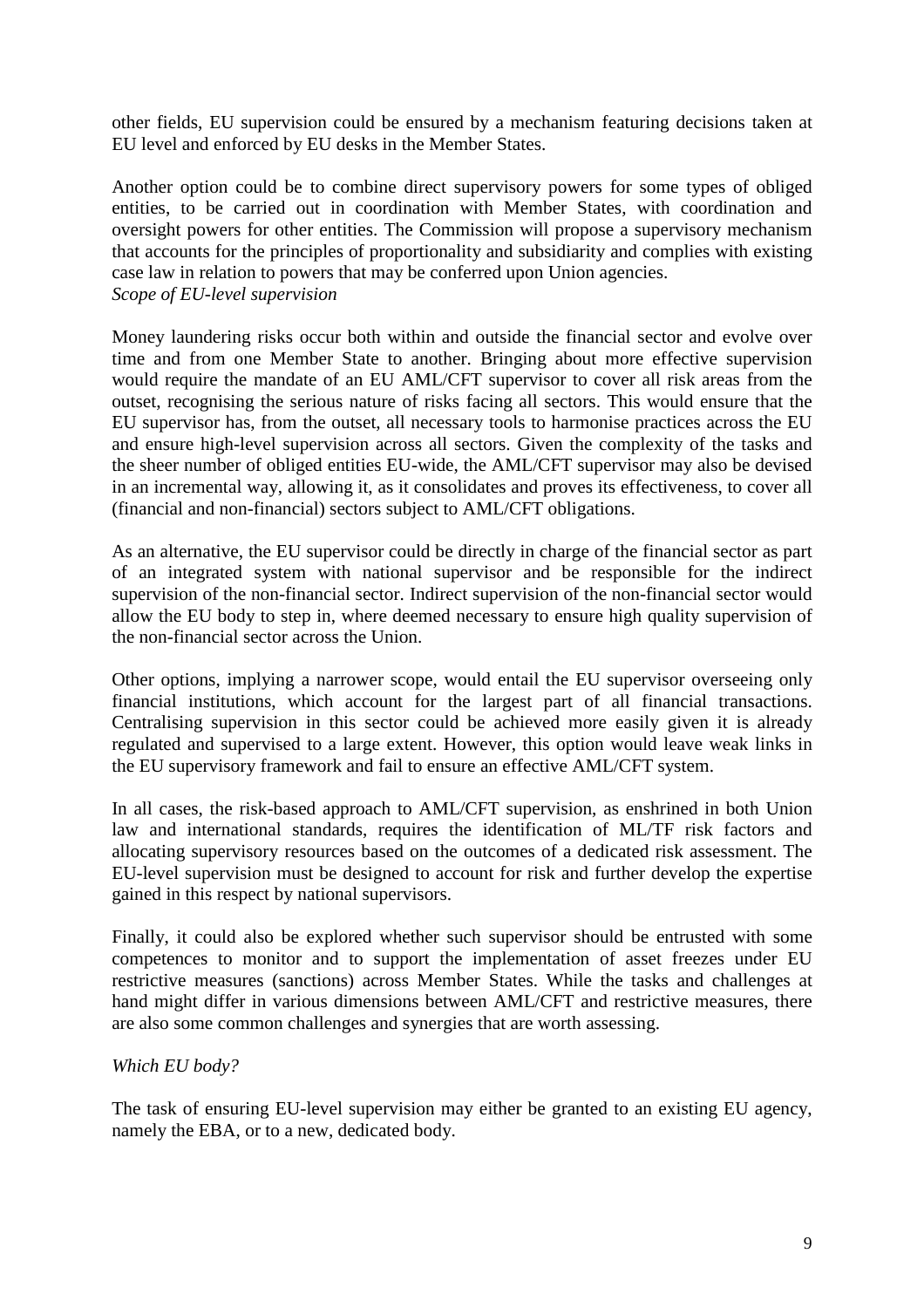Recently adopted legislation requires the EBA to lead, coordinate and monitor efforts to strengthen AML/CFT measures across the EU in respect of financial institutions. Entrusting the EBA with additional AML/CFT supervisory responsibilities would have clear advantages in terms of ensuring continuity and swift operation. However, this option would also require a significant reform of the EBA as well as significant building of knowledge and competences in AML/CFT. Its governance and decision-making processes would need to be significantly reviewed to guarantee that supervisory decisions are always taken independently, in the sole interest of the EU. Furthermore, it would need to enhance its investigatory capacity and power. Given its mandate and capabilities, supervision of obliged entities beyond the financial sector might prove challenging to organise at EBA level.

Alternatively, a new, dedicated EU AML supervisory body could be established that would be competent for supervising obliged entities in both the financial and the non-financial sector. This would allow maximum flexibility to design a tailored system in terms of organisation and governance, with simplified and swift decision-making processes to respond to risks quickly, as well as synergies with the coordination and support mechanism for FIUs (see next section). It may however take longer before a new body could become operational, costs could be relatively higher and execution risks would have to be accounted for. Depending on the tasks this body would receive, the risk of unnecessary overlaps and/or inconsistencies with the work of other supervisory authorities like the EBA should be avoided.

The budgetary impact of any option would be a key consideration. Particularly in the current economic context, a strong case could be made for ensuring funding of the supervisory activities through contribution by the supervised private sector entities, as is already the case for several EU bodies.

The Commission will table proposals to set up an EU-level AML/CFT supervisor in Q1 2021, based on a thorough impact assessment of options regarding its functions, scope and structure.

#### *V. ESTABLISHING A COORDINATION AND SUPPORT MECHANISM FOR FIUS*

The current EU framework requires obliged entities to report all suspicious transactions to the national FIU. Reporting by obliged entities and cash-related data provided by customs authorities form the basis on which FIUs produce financial analyses, which are then transmitted to law enforcement authorities, supervisors, tax authorities or other FIUs. These are used, for example, by law enforcement authorities in criminal investigations. The strategic analysis of trends and patterns by FIUs also feeds into guidance and feedback to obliged entities to assist them in identifying patterns in money laundering and terrorist financing.

A number of weaknesses have been identified with respect to how they apply the rules and cooperate between themselves and with other authorities at domestic level and across the EU. Domestically, the use of templates for reporting by obliged entities is still limited, and these are often tailored to the needs of specific businesses (e.g. banks). Several FIUs still lack the necessary IT tools to effectively process and analyse the information.

FIUs are obliged to give feedback to obliged entities in relation to their reporting. However, such feedback remains limited. Feedback is close to non-existent when obliged entities'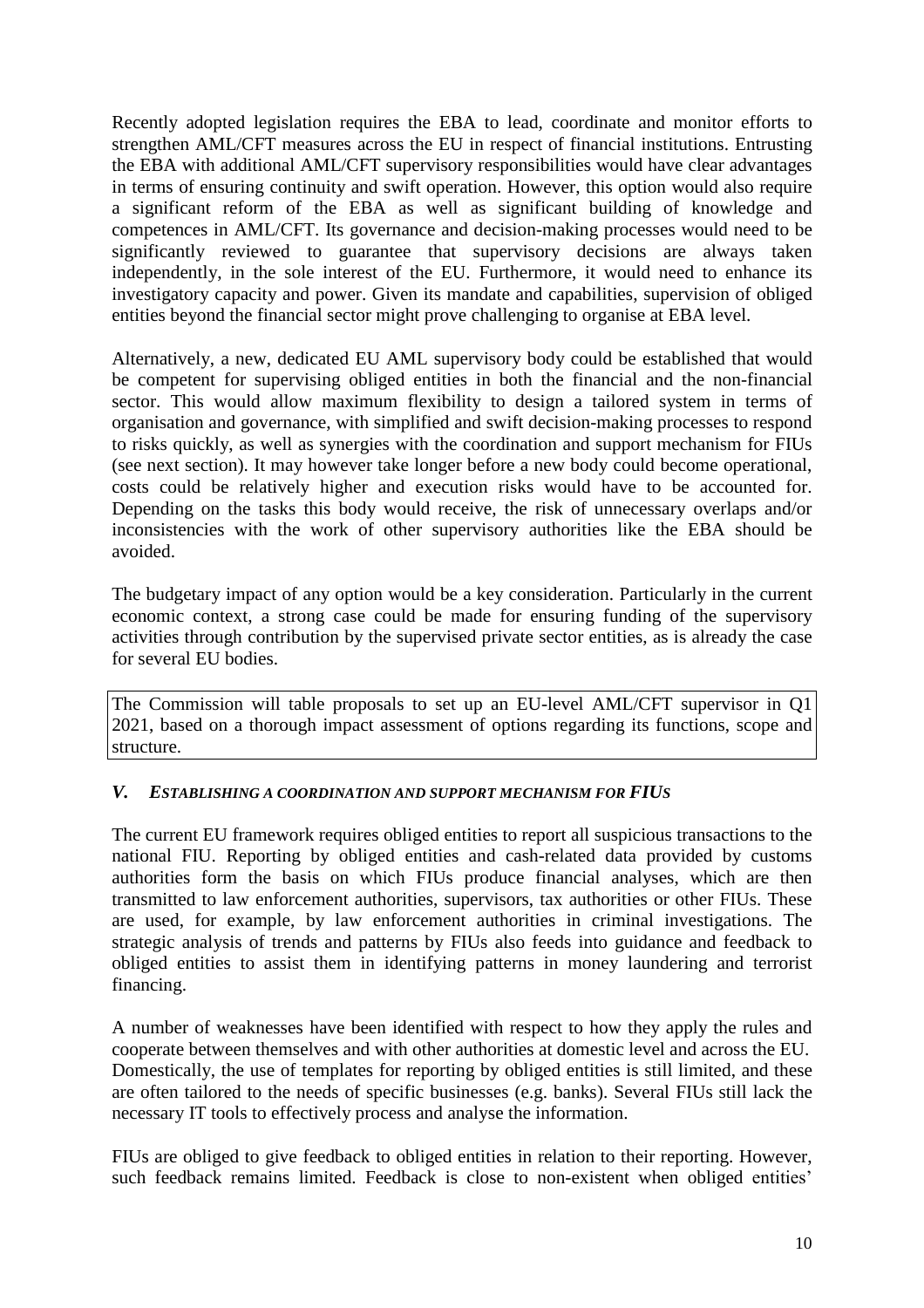reports concern another Member State. This lack of feedback leaves obliged entities without the necessary tools to adjust or target their preventive measures.

The limited information exchange between FIUs and other competent authorities is of great concern given the cross-border nature of much money laundering and terrorism financing. For example, although customs authorities in the EU provide FIUs with cash-related data on a regular basis, they very rarely receive feedback from them, which is crucial for a more concrete and effective risk analysis.

Challenges in the functioning and hosting of the FIU.net – the EU system for information exchange among FIUs – also demand action given that it is an old IT tool, which requires substantial upgrade of both its software and hardware as well as the development of new functionalities to facilitate cooperation.

Most suspicious transactions reported to FIUs have a cross-border dimension, but joint analysis remains limited. This results in missing links to identify cross-border cases. Advanced capabilities to analyse such information in a cross-border context is necessary, especially in the light of the ever-increasing complexity of money laundering cases.

### *Role of an EU-level coordination and support mechanism*

An FIU coordination and support mechanism at EU level would remedy the above weaknesses. This mechanism would take a leading role to coordinate the work of national FIUs. This should include identification of suspicious transactions with a cross-border dimension, joint analysis of cross-border cases, identification of trends and factors relevant to assessing the risks of money laundering and terrorist financing at national and supranational level. The mechanism should also adopt or propose implementing measures or standards as mandated by the more harmonised provisions of the rulebook on FIUs' reporting obligations and FIUs' features, activities, cooperation, templates, as well as promote training and capacity building for FIUs. The EU-level coordination and support mechanism should also enhance cooperation among competent authorities (FIUs, supervisors, law enforcement and customs and tax authorities), both domestically and across borders, and with FIUs from outside the EU.

There would be merits in building a more central capacity, based on IT tools, which would identify cross-border suspicious transactions and facilitate the identification of trends.

The sustainability of the FIU.net, currently managed by Europol, is also important in this context. There is an urgent need to invest in its development to overcome the current problems hampering information exchange and data matching. Given the planned transfer of the technical administration of the system from Europol, an appropriate and financially viable solution should be identified. In the short term, the Commission will take over the management of the FIU.net in order to ensure the continuous and uninterrupted functioning of the system<sup>27</sup>. In the longer term, the EU coordination and support mechanism could be tasked with hosting the FIU.net or its successor. Other suitable solutions could be considered.

 $\overline{a}$  $27$  Duly respecting the nature of the information concerned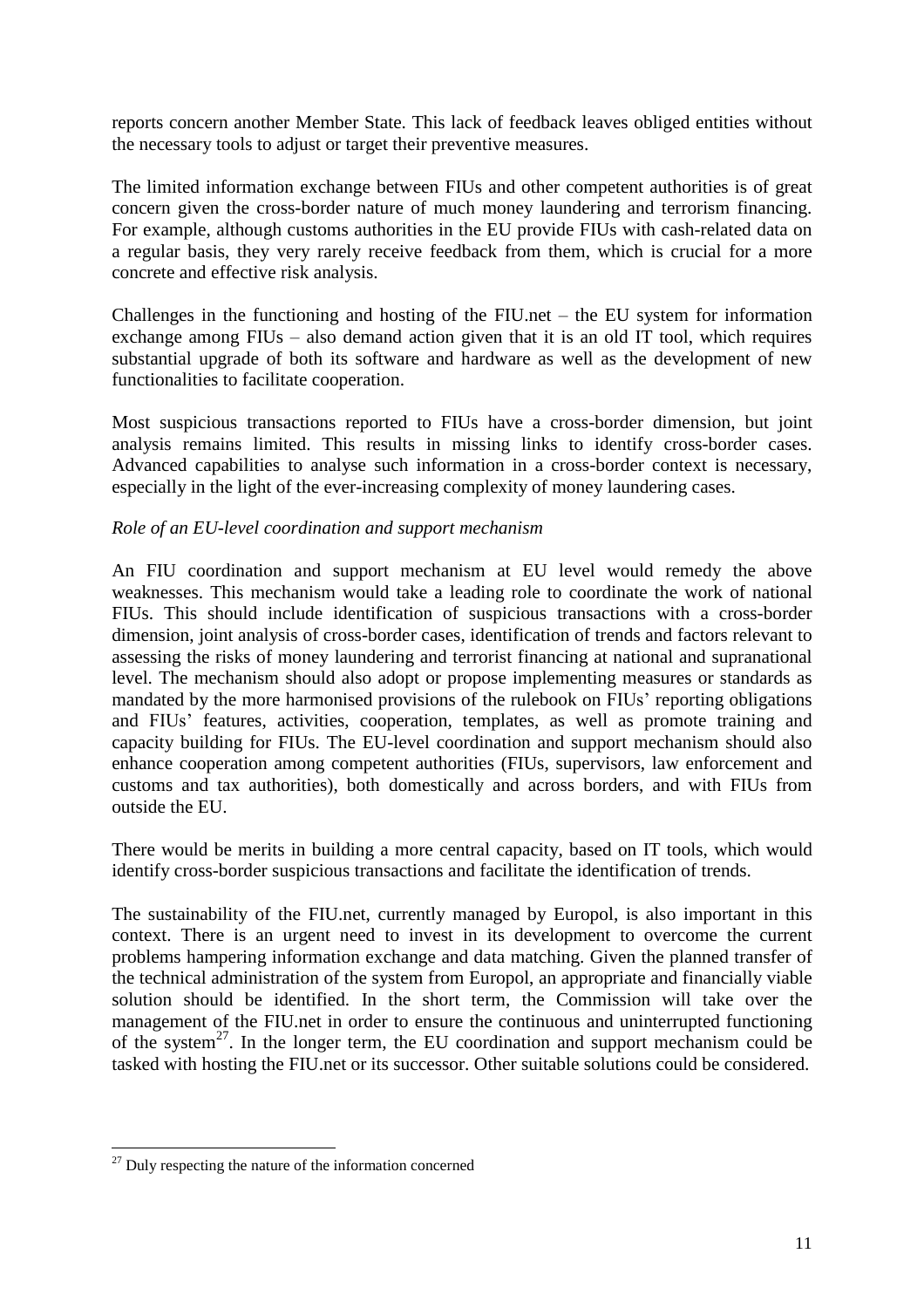### *The body responsible for an EU-level coordination and support mechanism*

The task of providing a support and coordination mechanism for FIUs will depend on the role that is envisaged for this mechanism.

In keeping with the objective to have a broad role for this coordination and support mechanism that aims at addressing all the elements analysed above, its management could be ensured by an existing EU agency or by a new, dedicated body. In case a new EU body is created for supervisory issues, it could be given the task of administering this mechanism as well. For this purpose, it is worth noting that twelve FIUs in the EU currently have supervisory tasks for at least the non-financial sector, while some of them have supervisory tasks for all sectors.

A narrower role for the coordination and support mechanism would address some of the identified shortcomings, but would not result in an effective EU-level coordination and support mechanism. Several options could be envisaged under such circumstances. For example, if the tasks are confined to issuing draft regulatory standards and guidelines, this could be achieved by transforming the FIU Platform, currently an informal Commission committee, into a comitology committee and leaving it to the Commission to adopt the outcomes of its work through delegated or implementing acts. A formal Network of FIUs with its own mandate and tasks could be an alternative.

Whatever shape the coordination and support mechanism takes, its governance and decisionmaking processes should be sufficiently independent, while working as a network of national FIUs with an EU centre.

The Commission will table proposals to establish an EU coordination and support mechanism for FIUs in Q1 2021, based on a thorough impact assessment of options regarding its role and structure. The Commission will take over the management of the FIU.net in Q4 2020.

#### *VI. ENFORCING UNION-LEVEL CRIMINAL LAW PROVISIONS AND INFORMATION EXCHANGE*

Several legislative instruments and institutional arrangements facilitate the enforcement of criminal law provisions and information exchange at EU level.

Recent measures have closed loopholes in the definition and sanctioning of money laundering across the EU and facilitated judicial and police cooperation<sup>28</sup>. The Commission will monitor their timely transposition and implementation. The use of financial information for serious offences has also been enhanced by giving law enforcement authorities direct access to the central bank account mechanism, whilst improving cooperation between law enforcement authorities, FIUs and Europol for such serious offences<sup>29</sup>. These measures will speed up criminal investigations and enable authorities to combat cross-border crime more effectively. An EU-wide interconnection of central bank account mechanisms will speed up access for law enforcement authorities and FIUs to financial information and facilitate crossborder cooperation, and should in any case also include law enforcement authorities. Such interconnection should be considered as a matter of priority.

 $\overline{a}$  $28$  See footnote 9

 $29$  See footnote 8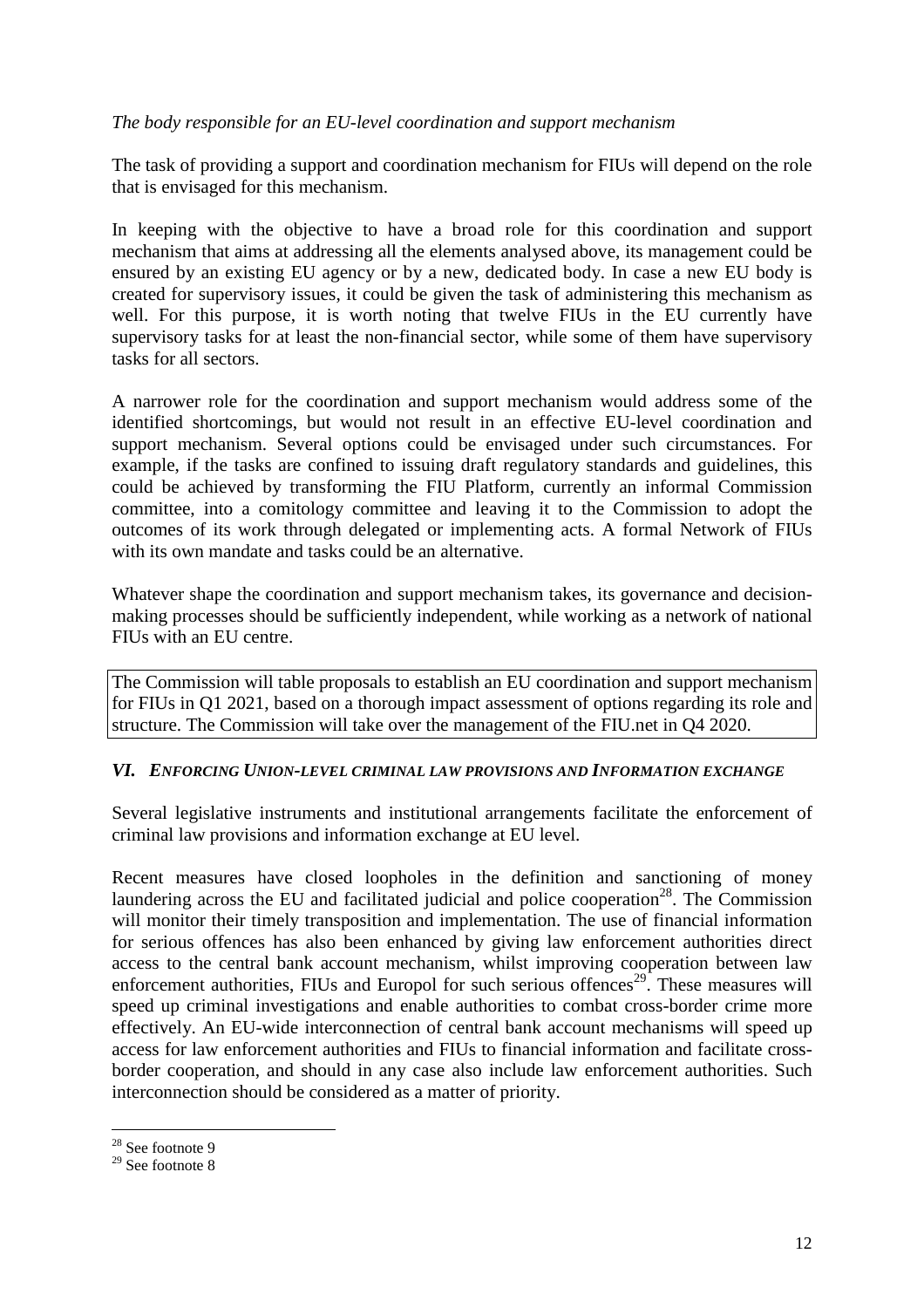Crucial standards for the recovery of criminal proceeds have been established  $30$ . The Commission will publish a report in 2020 to give an overview of how these rules are implemented and present ways to improve the role of asset recovery offices. New measures that will apply as of December  $2020^{31}$  will facilitate cross-border asset recovery and make the freezing and confiscation of criminal assets across the EU quicker and simpler.

At the same time, it is also critical to build capacity at EU level to investigate and prosecute financial crime.

Europol has stepped up its efforts in order to tackle economic and financial crime with the new European Economic and Financial Crimes Centre (EFECC), which should become operational in the course of 2020. The EFECC will concentrate all financial intelligence and economic crime capabilities in a single entity within Europol and will strive to reinforce operational effectiveness, increase operational visibility, and enhanced stakeholder management and funding opportunities. The Commission fully supports the establishment of the EFECC and considers that it underlines the importance of financial investigation across all crime areas for which Europol has competence.

The Commission considers that the EFECC would be a natural counterpart to the EU support and coordination mechanism for FIUs and that the two entities might develop solutions to boost exchanges of information, particularly in cross-border cases.

To improve investigation and prosecution of money laundering cases across the EU, the Commission funds  $32$  the Anti-Money Laundering Operational Network (AMON), which connects relevant law enforcement authorities. The network facilitates cross-border financial investigations and has global outreach. Its work should be enhanced and promoted and the network should be equipped with an operational budget to support concrete cases. All EU Member States should join it. Moreover, Member States should continue to make use of the support of Eurojust to facilitate cross-border cooperation in support of anti-money laundering prosecutions. Finally, the European Public Prosecutor's Office, due to take up operations end 2020, will be competent to investigate and prosecute money laundering offences linked to crimes against the EU budget.

There remains scope to enhance and promote information exchange among all competent authorities (FIUs, supervisors, law enforcement and customs and tax authorities), both domestically and across borders.

In the context of making better use of financial intelligence, the role of public-private partnerships (PPPs) should be encouraged to the extent possible, as in some cases the nature of information might limit its sharing and such sharing must comply with data protection law. PPPs involve sharing information between law enforcement authorities, FIUs and the private sector. They can take various forms. Some are limited to exchanges of information on typologies and trends by FIUs and law enforcement to obliged entities. Others consist of

 $\overline{a}$ <sup>30</sup> Directive 2014/42/EU of the European Parliament and of the Council on the freezing and confiscation of instrumentalities and proceeds of crime in the European Union, OJ L 127, 29.4.2014, p. 39–50.

<sup>&</sup>lt;sup>31</sup> Regulation (EU) 2018/1805 on the mutual recognition of freezing orders and confiscation orders, OJ L 303, 28.11.2018, p.1-38

<sup>&</sup>lt;sup>32</sup> ISF-Police funds.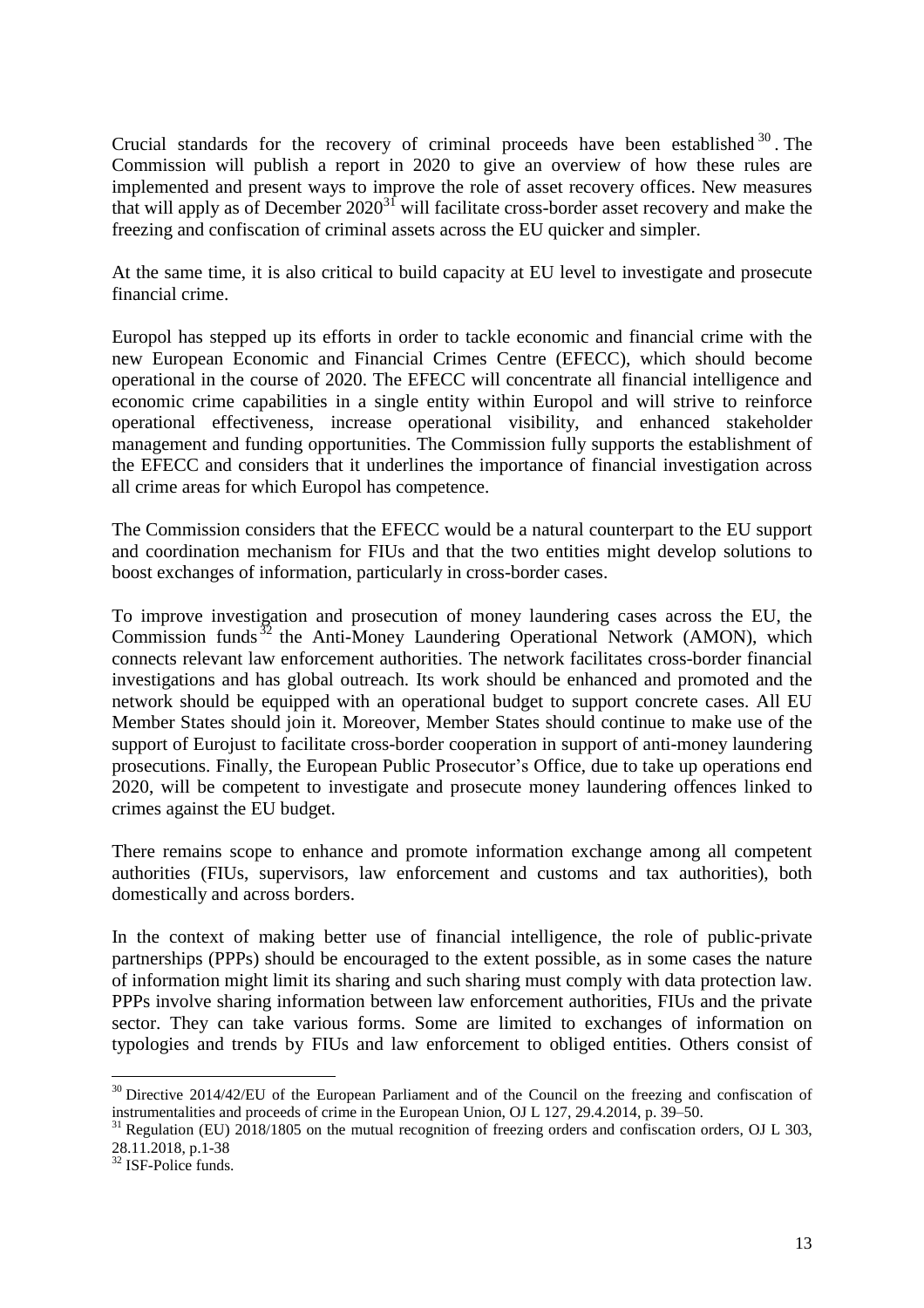sharing operational information on intelligence suspects by law enforcement authorities to obliged entities for the purposes of monitoring the transactions of these suspects. Any sharing of information that includes personal data must fully comply with data protection legislation and respect the mandates of the authorities involved.

The current EU AML/CFT framework already requires FIUs to share typologies and trends with the private sector. This obligation could be clarified and enhanced, as part of facilitating some types of PPPs and improving information sharing. At the same time, due to differences in the legal frameworks and practical arrangements across Member States, the Commission considers it essential to have guidance and share good practices for PPPs in relation, in particular, to antitrust rules, safeguards and limitations in relation to data protection and guarantees on fundamental rights.

The Commission will issue guidance on PPPs by Q1 2021. As regards data protection aspects of PPPs, the Commission will consider the possibility of requesting the European Data Protection Board to issue an opinion. Options to strengthen the AMON network and to enhance domestic and cross-border information exchange among all competent authorities will be considered.

# *VII. STRENGTHENING THE INTERNATIONAL DIMENSION OF THE AML/CFT FRAMEWORK*

Money laundering and terrorism financing are global threats, which the EU is determined to fight in cooperation with its international partners. As the global standard-setter, the FATF has led the fight against money laundering and terrorism financing globally. The Commission actively contributes to the work of the FATF and remains committed to implementing FATF standards and to promoting compliance globally. Nevertheless, the new, comprehensive approach to AML/CFT that the EU needs requires a stronger role for the EU in setting such international standards.

The Commission endorsed, on behalf of the EU, the new FATF mandate<sup>33</sup> and intends to play a prominent role in reinforcing global standards and raising them to the level of the EU's own standards in key areas. One example is transparency of beneficial ownership, where the EU has taken an ambitious approach to tackle the risks posed by opaque structures. Similarly, the Commission will actively support efforts to address new and emerging risks at global level. To succeed, it is essential that the EU speaks with one voice in the FATF. This could be achieved by giving the Commission the task of representing the European Union at FATF, in line with Treaty provisions. As a first step, an enhanced coordination mechanism among the Commission and Member States should be established to have EU representatives voicing coordinated positions at FATF.

Mutual evaluations conducted by the FATF help raise global compliance with international standards, as peer pressure remains a key driver for change. Until now, evaluations of EU Member States' AML/CFT frameworks have failed to take into account the supranational nature of the EU rules adequately. This issue will become more significant if new structures, such as EU-level AML/CFT supervision and an FIU coordination and support mechanism, are introduced. The Commission's objective is to ensure that when standards are

 $\overline{a}$ <sup>33</sup> Approved by the Ministers and Representatives of the Financial Action Task Force on 12 April 2019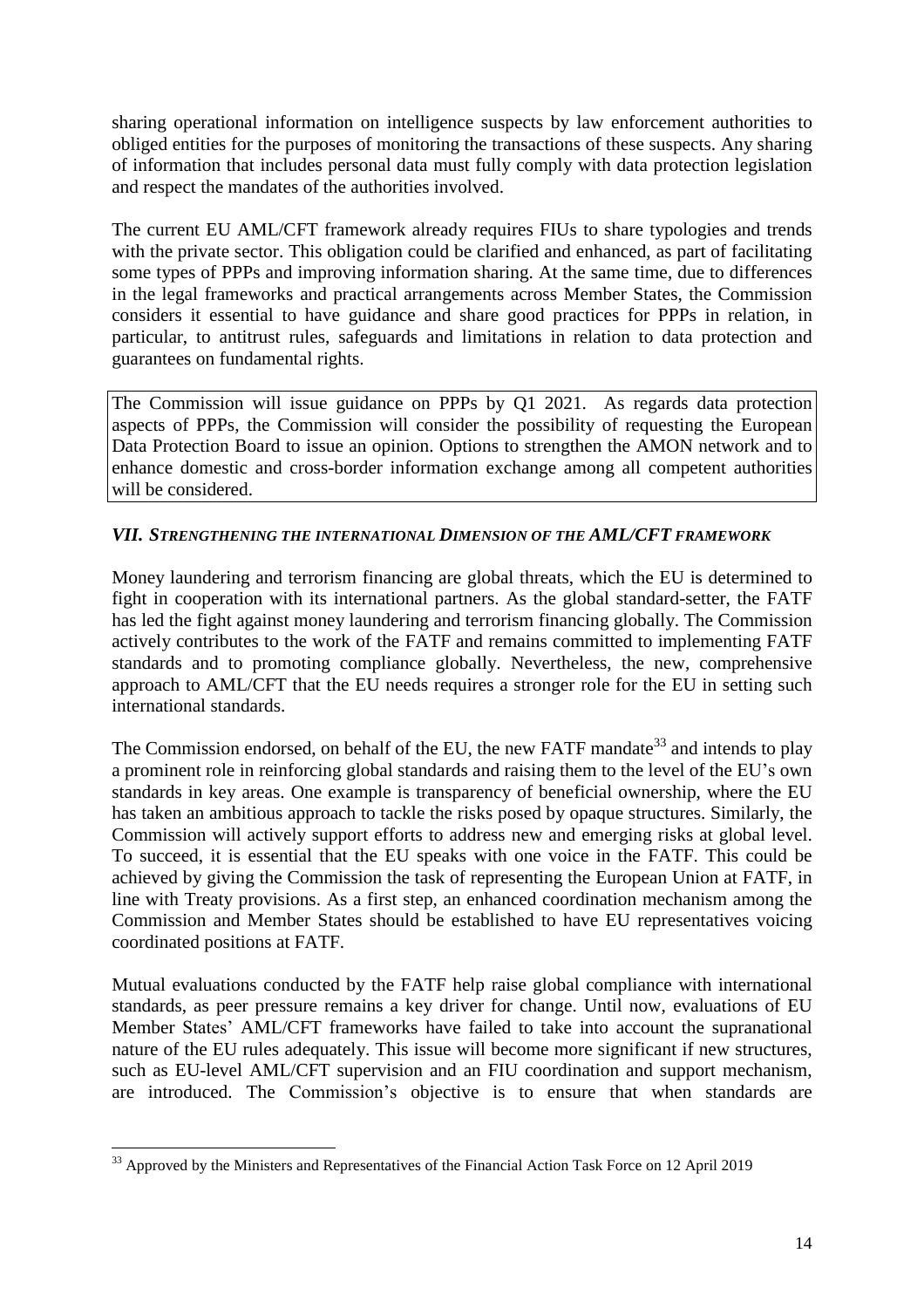implemented at EU level, they are assessed in a common manner. In this context, it could also be considered whether to have EU rules assessed by the FATF at EU level.

The Commission also needs to continue implementing an autonomous policy towards third countries to protect the EU financial system. Obliged entities need to take mitigating measures based on geographical and other relevant risk factors. They are also required to apply enhanced vigilance in the case of transactions or business relationships involving countries with strategic deficiencies in their AML/CFT frameworks. Under the 5AMLD, the Commission is required to build an autonomous capacity to identify countries that present such strategic deficiencies $^{34}$ .

The Commission will identify countries that pose a specific threat to the Union's financial system using an autonomous methodology that takes due account of the synergy with the FATF listing process, an enhanced dialogue with third countries carried out in cooperation with the European External Action Service (EEAS), and close consultation of Member States experts. Based on the revised methodology<sup>35</sup>, which is published at the same time as this Action Plan, this process will involve the Commission, in cooperation with the EEAS, engaging with third countries where shortcomings are identified on a preliminary basis, in view of developing, where possible, an action plan to address those concerns. After an observation period, the Commission will assess progress in implementing those commitments in order to conclude its assessments.

The EU list of high-risk third countries provides a key tool for obliged entities and public authorities, but might also have effects outside the AML/CFT framework. The Commission is committed to monitor whether such listing impacts equivalence decisions<sup>36</sup> and to ensure that adequate safeguards are applied with regard to financial instruments in line with Article 155 of the Financial Regulation $37$ .

The experience gained from the EU listing process and the setting-up of new AML/CFT functions at EU level might lead to a review of the approach towards risks posed by third countries. As a FATF Member, the Commission should continue taking into account call for actions by the FATF to address risks posed by third countries – and retain a capacity to also apply appropriate measures independently of any FATF call as required by international standards. In that context, an EU-level supervisor could also contribute to mitigating risks from third countries by developing appropriate risk mitigating measures for obliged entities depending on the type and severity of deficiencies. This would include developing more granular and risk-based measures to address risks posed by the AML/CFT framework of other jurisdictions. Such process might also be complemented with a transactions-based approach, given that no jurisdiction is immune to emerging ML/TF risks. Similarly, a coordinating and support function for FIUs could provide valuable input to identify new trends and risks posed by third countries – as well as possible issues in international cooperation.

<sup>34</sup> <sup>34</sup> See [https://eur-lex.europa.eu/legal-content/EN/TXT/?qid=1581497419034&uri=CELEX:02016R1675-](https://eur-lex.europa.eu/legal-content/EN/TXT/?qid=1581497419034&uri=CELEX:02016R1675-20181022) [20181022](https://eur-lex.europa.eu/legal-content/EN/TXT/?qid=1581497419034&uri=CELEX:02016R1675-20181022)

<sup>&</sup>lt;sup>35</sup> SWD(2020)99

<sup>36</sup> See COM(2019) 349 final of 29.07.2019

<sup>&</sup>lt;sup>37</sup> Regulation (EU, Euratom) 2018/1046 of the European Parliament and of the Council of 18 July 2018 on the financial rules applicable to the general budget of the Union, OJ L 193, 30.7.2018, p. 1–222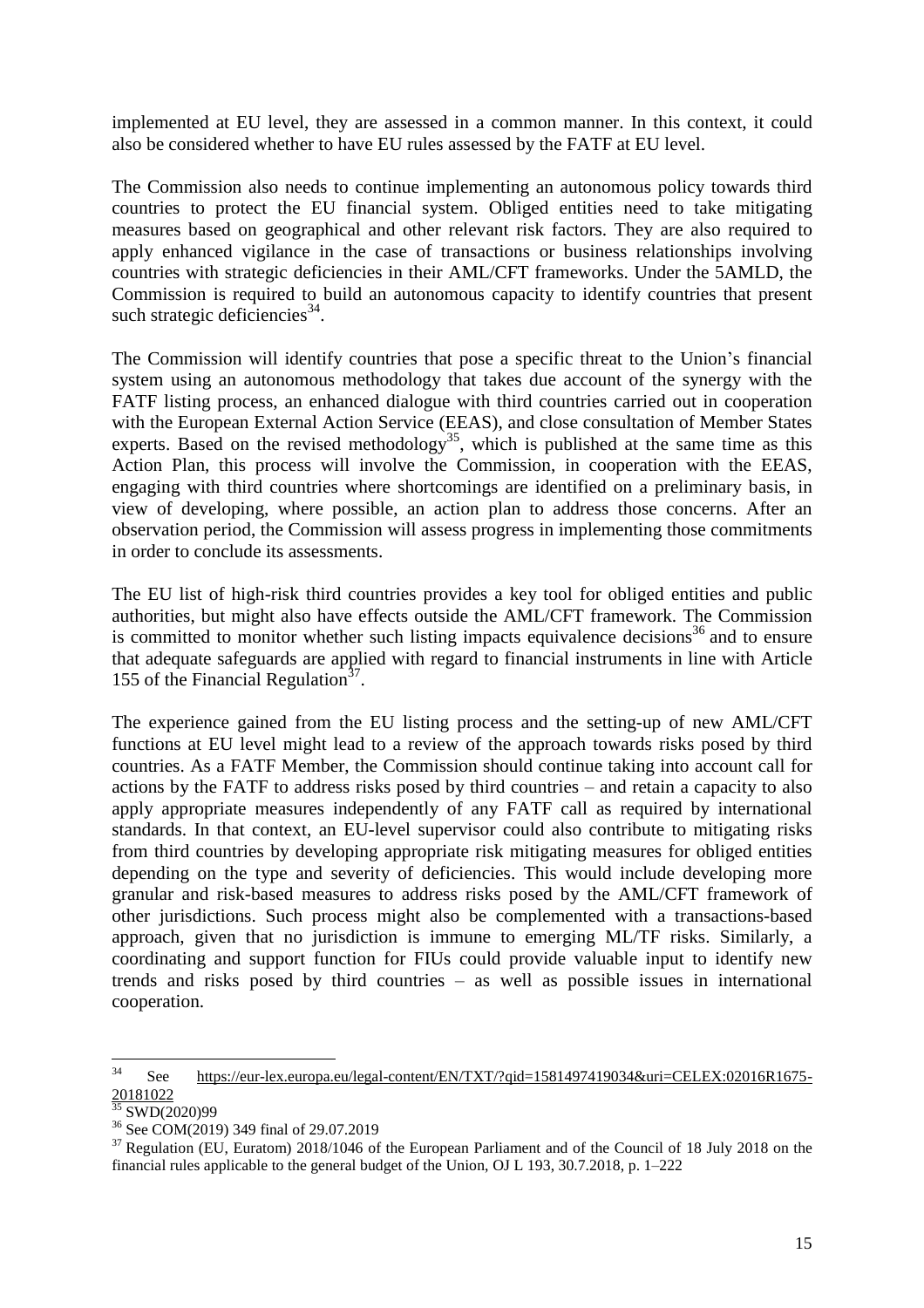As part of this set of measures to manage external risks, the Commission is developing a technical facility<sup>38</sup> to provide technical assistance to third countries to raise their capacity and address weaknesses in their domestic AML/CFT frameworks. As one of the main international donors in this field and based on its extensive diplomatic network, the EU would use this capacity in order to strengthen barriers against money laundering and terrorist financing worldwide. Trade policy also contributes to developing adequate safeguards with regard to investments<sup>39</sup> and trade flows. The Commission will seek commitments from the EU's trade partners to implement AML/CFT measures and will maintain regulatory space to act in case of money laundering and terrorist financing risks facing the EU's financial system.

A new methodology on the assessment of high-risk third countries is published along with this Action Plan. The Commission will continue working with the Member States and will increase its involvement in the FATF so that the EU can play a stronger role globally.

# *VIII. THE WAY FORWARD: A ROADMAP*

As detailed in this Action Plan, the Commission will propose several measures to enhance the AML/CFT framework. An impact assessment, including on fundamental rights and especially the right to the protection of personal data, will be prepared to assess the different options in terms of legislative changes:

| <b>Action</b>                                                       | <b>Means</b>                                                                                                                                                                                                                                                                        | <b>Timeline</b>      |
|---------------------------------------------------------------------|-------------------------------------------------------------------------------------------------------------------------------------------------------------------------------------------------------------------------------------------------------------------------------------|----------------------|
| Effective<br>implementation of                                      | Infringement/legal proceedings                                                                                                                                                                                                                                                      | All measures ongoing |
| the existing EU<br><b>AML/CFT</b>                                   | Study on application of 4AMLD                                                                                                                                                                                                                                                       |                      |
| framework                                                           | 3 <sup>rd</sup> Supranational Risk Assessment                                                                                                                                                                                                                                       |                      |
|                                                                     | Work on interconnection of beneficial<br>ownership registers                                                                                                                                                                                                                        |                      |
|                                                                     | Specific<br>recommendations/<br>Country<br><b>European Semester</b>                                                                                                                                                                                                                 |                      |
|                                                                     | <b>Current EBA</b> work                                                                                                                                                                                                                                                             |                      |
| Reinforcing and<br>developing the EU<br>AML/CFT single<br>rule book | Legislative proposal:<br>identifying areas to be turned in a<br>$\overline{\phantom{a}}$<br>Regulation alongside an<br>amended<br>Directive<br>setting out new areas to be regulated at<br>EU level<br>identifying amendments necessary in<br>respect of other existing legislation | Q1 2021              |
| Bringing about EU<br>level AML/CFT                                  | Legislative proposal                                                                                                                                                                                                                                                                | Q1 2021              |

 $\overline{a}$  $38$  EU Global Facility on Money Laundering and Terrorism Financing

<sup>&</sup>lt;sup>39</sup> See Regulation (EU) 2019/452 of the European Parliament and of the Council of 19 March 2019 establishing a framework for the screening of foreign direct investments into the Union, OJ L 79I , 21.3.2019, p. 1–14